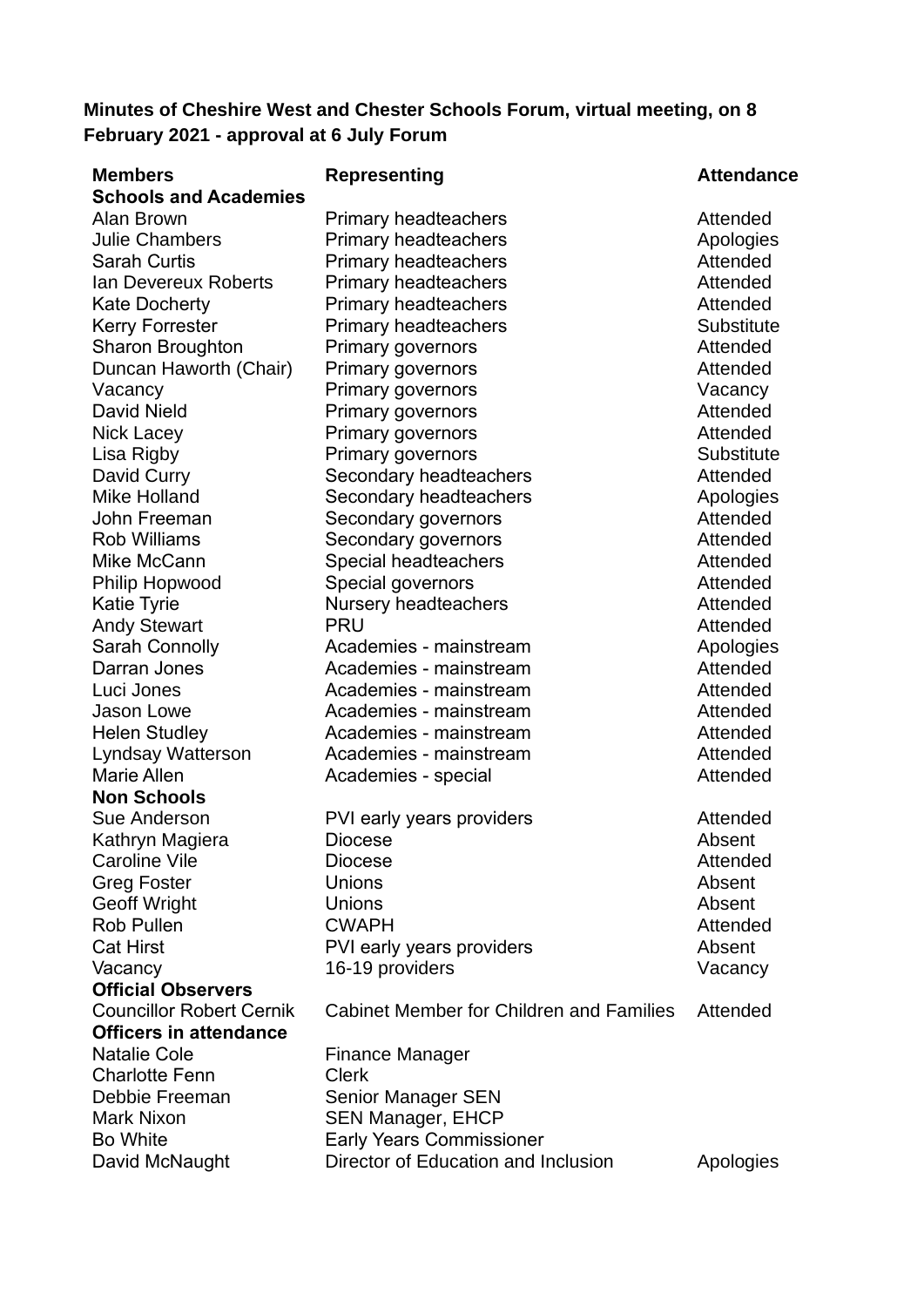### **Observer**

Councillor Razia Daniels Shadow Cabinet Member for Children and Families

### **1. Introductions and apologies**

Apologies and substitutes were noted.

Duncan Haworth reported the following updates to Schools Forum membership:

# **Resignation**

Helen Hill Primary Governor

#### **Term of office extended**

Sue Anderson PVI Greg Foster Unions

### **2. Minutes and matters arising of last meeting**

# **2.1 To agree the minutes from the meeting held 12 January 2021**

The minutes of the meeting held on the 12 January 2021 were agreed as a correct record.

#### **2.2 Matters arising**

None to report.

# **3. Dedicated Schools Grant (DSG) Budget Setting Proposals 2021-2022**

Natalie Cole introduced the report which presented the DSG budget proposals for the next financial year.

Schools Forum members' attention was drawn to appendix A which set out the draft budget proposals. It was noted that proposals two and three were to meet existing levels of expenditure and proposal five reviewed 2020 -2021 budgets required to set an in year balanced budget.

Sue Anderson sought clarification regarding whether Early Years would receive the £400k temporary funding as previously. Natalie Cole responded that as reported at the January meeting there was still uncertainty regarding funding levels as officers were waiting for the pupil census data and further guidance from the DfE. The spring term 2021 funding would be capped at 85% of January 2020 take-up, leaving local authorities to bridge any gap in take up.

In response to Philip Hopwood's question regarding the DSG recovery plan, Natalie informed Forum that no guidance had been provided as to a set timeline for recovery, but it was clear that there was a big piece of work to carry out, following the High Needs review outcomes, over the next year to address the ongoing annual increases in High Needs spend.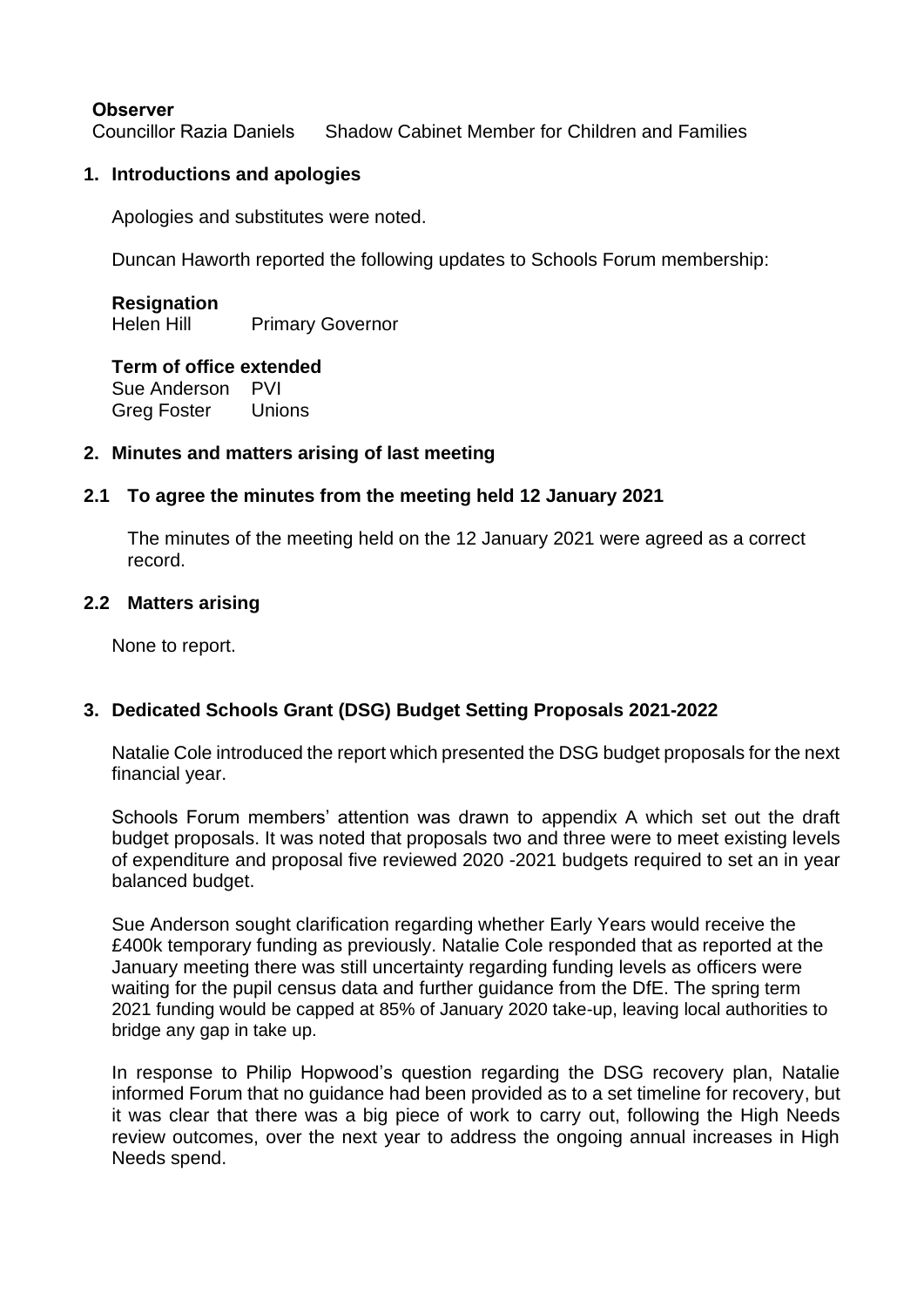David Neild questioned how accurate the Third Review forecast figures where. Natalie responded that it was difficult to forecast as High Needs was a demand led budget, with no buffer; pupils placed at an Independent school could cost £100,000.

It was also noted that the Government had announce they were to carry out a High Needs funding review.

Natalie drew forum members' attention to appendix B which outlined changes to centrally held budgets.

Philip Hopwood asked if there was any nonfinancial impact as a result of the reduction in centrally held funds. Natalie responded as far as she was aware initiatives were not ceasing but would be supported by the School Intervention Manager reprioritising their budget.

It was noted that a review of the Duke of Edinburgh service level agreement had not been taken forward, but discussions were due to take place in 2021-2022 on how Edsential could move to a traded service.

#### **Resolved that the Schools Forum**

- i. endorse the draft DSG budget proposals in Appendix A for approval by Council;
- ii. approve the central spend budgets in Appendix B;
- iii. agree the proposal to review future funding arrangements for the Duke of Edinburgh programme; and
- iv. note the next steps for confirming the DSG budget proposals and DSG recovery plan.

#### **4. Early Years Funding for 2021-2022**

Natalie Cole introduced the report and took Forum through the proposed budget allocation for the early years block and funding of the two, three and four-year-old entitlements for 2021-2022 through the Early Years Funding Formula (EYFF) and Early Years Inclusion Support Fund (EYISF).

Bo White reported that the membership of the Early Years Reference group had been reviewed and they now had full membership. Their first priority was to review the groups terms of reference, as they had not been reviewed since first established, then relook at the funding formula and the sustainability of the sector going forward.

#### **Resolved that Schools Forum approve the increase in base rate funding for 2021- 2022.**

#### **5. Arrangements for funding from the High Needs Block 2021-2022**

Debbie Freeman introduced the report which updated Schools Forum on proposed arrangements for allocations from the High Needs Block for 2021-2022 for commissioned places and top up funding.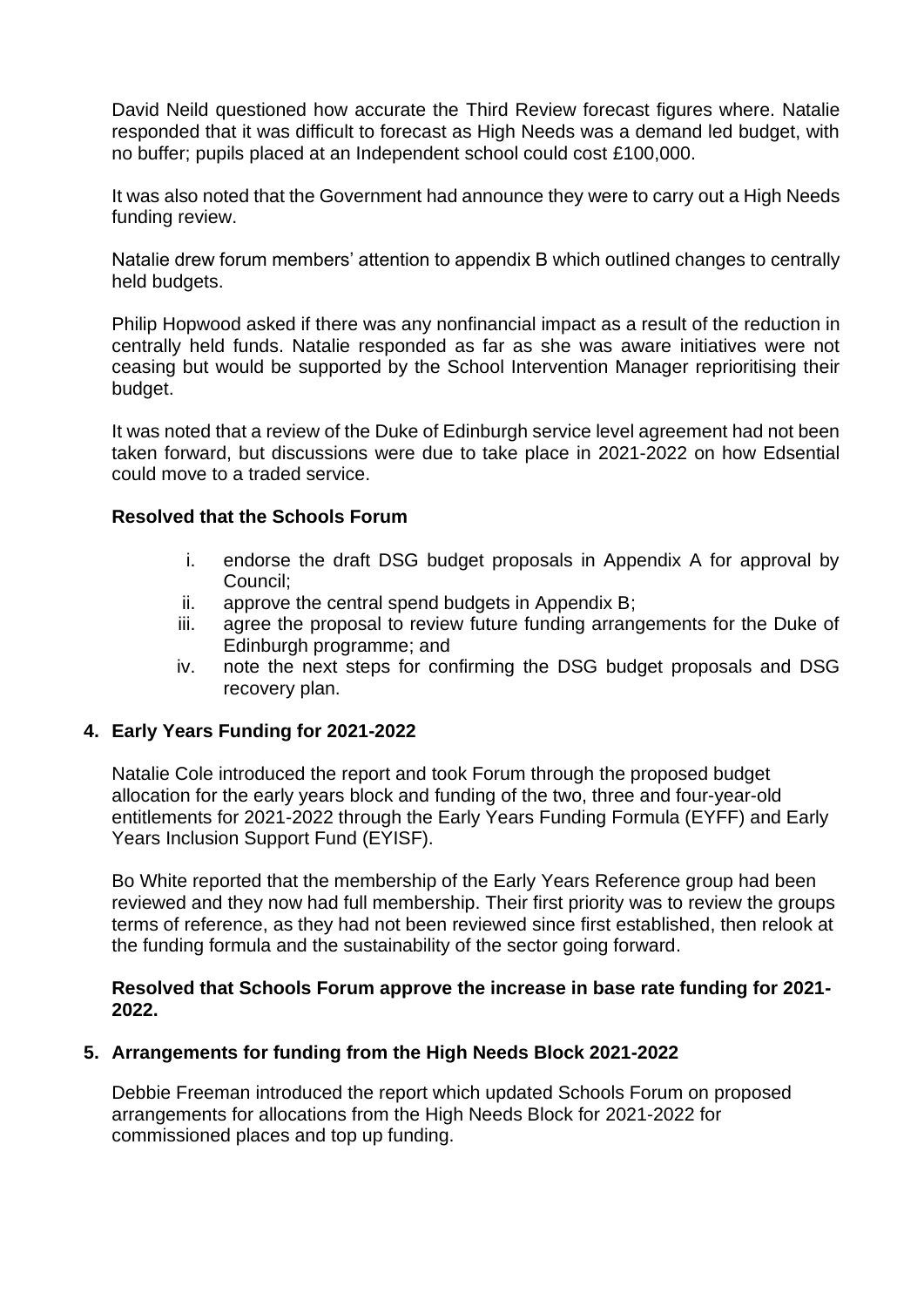Forum members' attention was drawn to top up funding in paragraph 4 & appendix D. It was noted that when benchmarked CW&C was an outlier with higher top up funding than other local authorities

Mark Nixon took Forum members through the data analysis and main themes set out in paragraph 7 and appendix E.

David Nield asked whether the natural consequence of reducing band B funding would result in more EHC plans in the future and would the workload be manageable.

Debbie Freeman responded that officers were aware that there would be some increase in work; most local authorities were moving away from the top up model and more to the statutory process and plans. Mark Nixon commented that he expected to see a similar pattern to when the bands were reduced from four to three of an initial increase in plans then falling back to current levels.

Attention was drawn to appendix A and commissioned places in special schools and resource provision. Mike McCann recognised that there was an increasing trend in special schools where the numbers on roll were over the commissioned places and questioned whether historical data might be of use to illustrate the impact of this trend and meeting the needs of pupils. Mike also raised the issue of finding space to accommodate the additional pupils.

Debbie Freeman acknowledged the concerns of colleagues and reported that the local authority had some SEND Capital funds and where best to provide places was part of the High Needs Strategic Review.

Philip Hopwood asked whether, following on from the review and going down the route of increasing SEN pupils in mainstream schools, would there be any unintentional consequences.

Debbie Freeman responded that there was a significant level of top up funding but there was no process to monitor outcomes, progress, or accountability. In order to ensure equality and fairness it might be more appropriate to go down the assessment route.

David Nield asked whether other local authorities where allocating the mainstreamed grants on a similar basis. Natalie Cole responded that CW&C where consistent with other local authorities.

#### **In response to the recommendations Schools Forum considered it**:

- i. sensible to retain current top up funding rates, commissioned places and exceptional funding arrangements in Appendices A, B and C, unchanged from 2020-2021;
- ii. the right way forward for top up funding without an EHCP to be allocated at Band A only from April 2021; and
- iii. the right way forward for allocations of mainstreamed Teacher's Pay Grant (TPG) and Teacher's Pension Employer Contributions Grant (TPECG) to special and alternative provision schools to be allocated as a lump sum.

### **6. Introduction to the DFE DSG management tool**

Natalie Cole introduced the item and referred Forum members to the DSG recovery plan template, circulated separately, and explained the process.